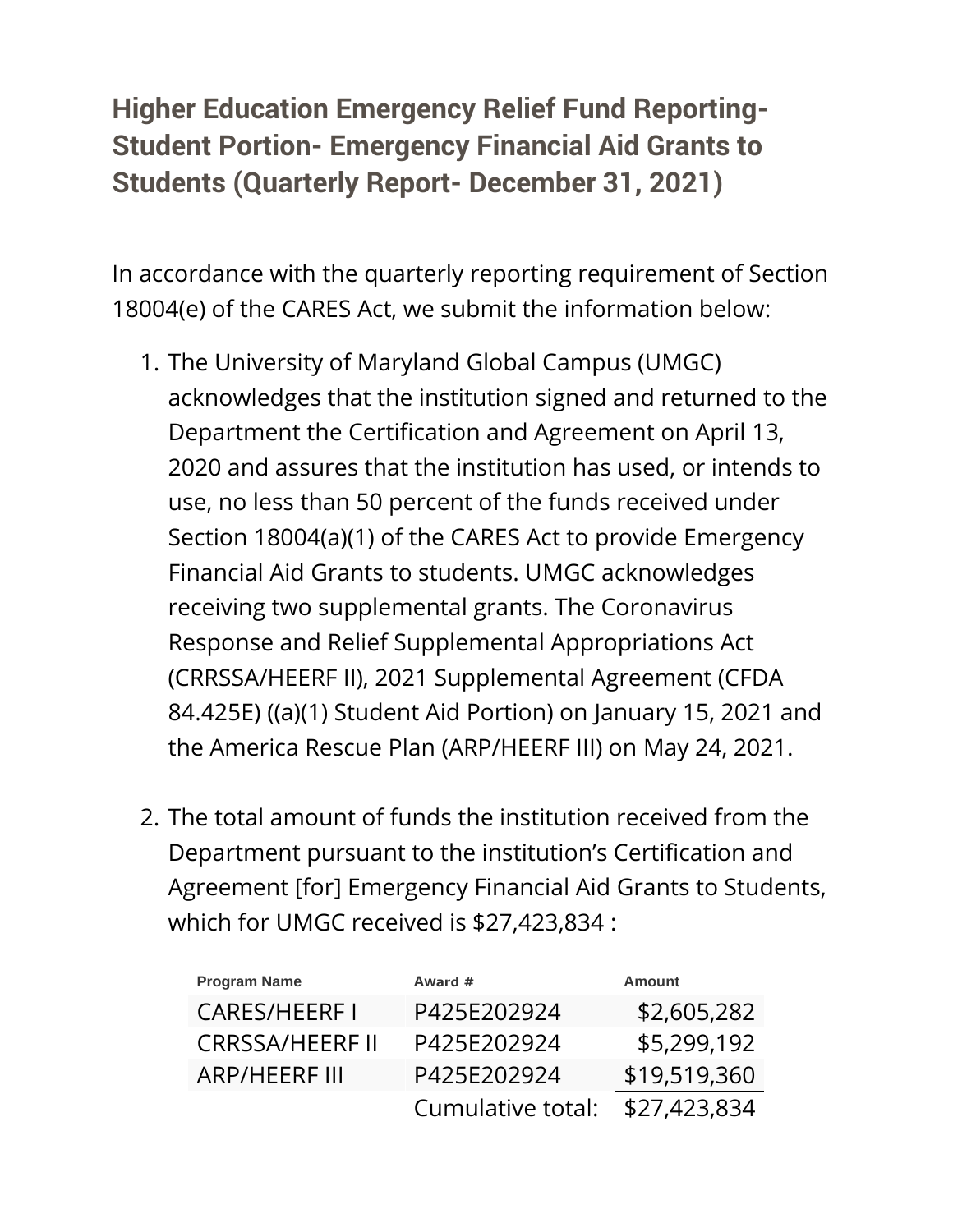3. The total cumulative amount of Emergency Financial Aid Grants distributed to students by UMGC under the CRRSAA and the ARP (a)(1) is **\$21,363,992** through **December 31, 2021** .

CRRSAA: 5,299,192 ARP: 16,064,800 Total: 21,363,992

- 4. UMGC The University determined that approximately 22,144 students may be eligible to receive Emergency Financial Aid Grant to Students for the Fall, 2021 semester, based on FAFSA filing status and enrollment in the term under the ARP (a) (1).
- 5. The total number of students who have received an Emergency Financial Aid Grant to students under the CRRSAA and ARP (a)(1) is as follows:
	- CRRSAA: 8,737
	- ARP: 21,118
- 6. University of Maryland Global Campus students were determined to be eligible to receive this emergency funding assistance if they met the following criteria:
	- Undergraduates enrolled in an eligible program,
	- 2021-2022 FAFSA on file,
	- Pell eligible,
	- Enrolled in the Fall 2021 semester for a minimum of 3 credits,